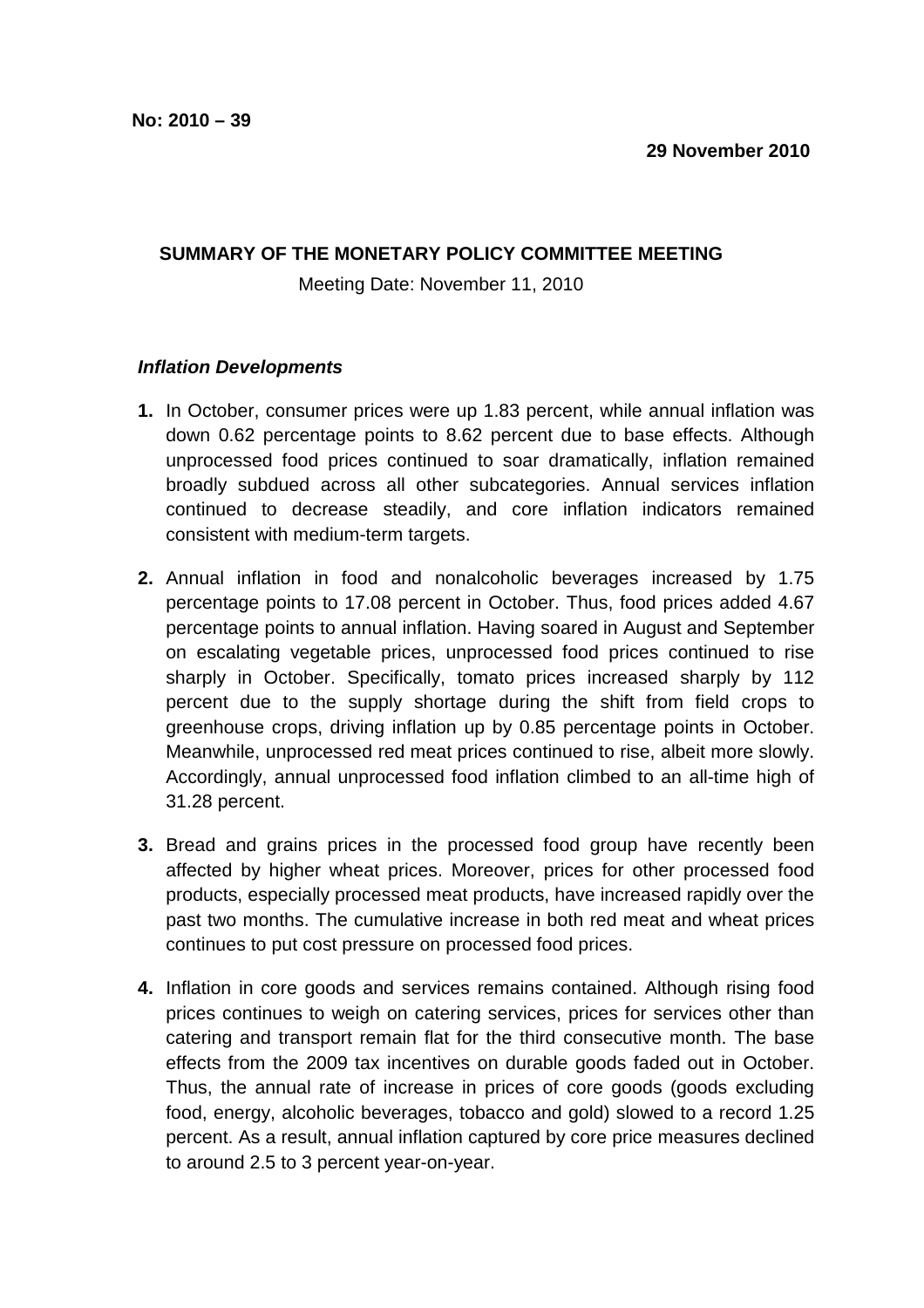**5.** Against this backdrop, the Committee expects the annual change of unprocessed food prices to fall significantly in coming months. At the same time, inflation is expected to decrease markedly as the influence of tobacco price base effects diminishes during the beginning of 2011. Core inflation might rise modestly in the forthcoming period, but is expected to remain around levels consistent with the medium-term targets.

## **Factors Affecting Inflation**

- **6.** Recent data releases suggest that economic activity continues to recover with the support of domestic demand. Industrial production grew by a seasonally adjusted 1.2 percent quarter-on-quarter in the third quarter, recording a more moderate recovery than in the first half of the year. Yet, in view of the rapid recovery in domestic demand leading indicators, the Committee has stated that the economy is set to regain momentum in the last quarter.
- **7.** Confidence indices and new order indicators suggest that domestic demand continues to recover. Three-month ahead expectations for total new orders were more upbeat during September and October due to strong domestic market conditions. Moreover, the Committee has noted that consumer confidence continues to improve, while investment appetite has grown further and stabilized at higher levels, and emphasized that domestic demand continues to grow at a faster pace than foreign demand in the final quarter.
- **8.** Uncertainties regarding external demand persist. Exports remained subdued in October, while indicators for export orders showed no sign of a strong recovery in the short term. Furthermore, there remain downside risks to the pace of recovery in the global economy. Therefore, the Committee expects that it would take a long time before industrial capacity utilization rates return to their pre-crisis levels, due to the weak external demand outlook.
- **9.** Although employment conditions continue to improve, unemployment rates remain at high levels. Non-farm employment growth paused in the third quarter, owing to the slowdown in the services sector. Committee members have noted that labor market developments are consistent with the thirdquarter slowdown in production, and expect that employment growth will resume in line with the end-year economic recovery. Nevertheless, the Committee has reiterated that unemployment rates would remain higher than pre-crisis levels for some time, containing unit labor costs.

## **Monetary Policy and Risks**

**10.** The Committee expects the weakening in the economic activity and employment indicators in the third quarter to be temporary. According to the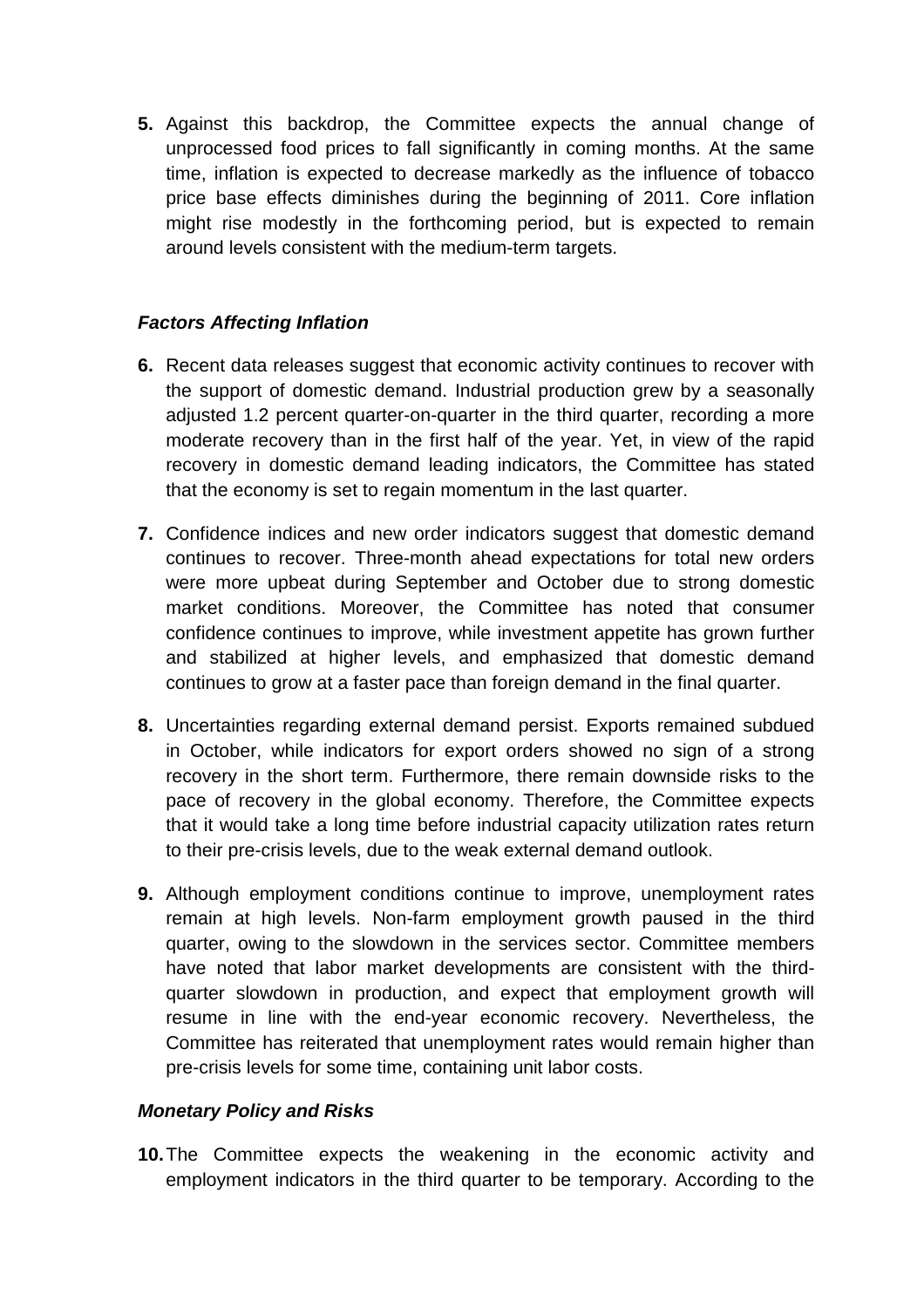Committee members, especially credit volume and domestic demand follow a strong trend, nevertheless aggregate demand conditions do not exert upside pressures on inflation yet due to weak external demand. Moreover, the Committee has indicated that 5 percentage points of inflation, which was at 8.62 percent as of October, can be attributed to the direct effects of the unprocessed food and tobacco prices, which are both expected to decelerate in the forthcoming period. Therefore, it is expected that inflation would be on a declining path in the forthcoming period, while core inflation indicators would remain consistent with the medium-term targets. In light of these assessments, the Committee has reiterated that it would be necessary to maintain the policy rate at current levels for some time, and to keep it at low levels for a long period.

- **11.** Although aggregate demand conditions support the stance of keeping policy rates at low levels for a long period of time, the developments in the composition of the demand necessitates the active use of other policy tools. The weakness in global economic outlook not only delays the recovery in the external demand but also leads to further expansionary policies across developed economies, which in turn fuels domestic demand through the acceleration in capital inflows to emerging markets. The surge in capital inflows exacerbates the divergence between the growth rates of domestic and external demand, widening the current account deficit through rapid credit growth and increasing import demand, thereby highlighting the risks regarding financial stability. The Committee once again underscored that, to limit such risks, other policy instruments such as reserve requirement ratios and liquidity management facilities may be used more effectively as macroprudential tools.
- **12.** In order to encourage the lengthening of the maturities in Turkish lira money market transactions, the Committee has decided to allow overnight interest rates to diverge from the policy rate temporarily, when needed. To this end, the Committee has decided to widen the gap between lending and borrowing rates by reducing the borrowing rates by 400 basis points. Moreover, observing the favorable developments in credit conditions, the Committee has indicated that it would be appropriate to proceed with the remaining measures outlined in the exit strategy.
- **13.** Commodity prices continue to pose risks regarding the inflation outlook. The Committee members have highlighted the sharp increases in agricultural commodity prices such as cotton and wheat. The existing output gap and the strength of the Turkish lira have been limiting the pass-through from agricultural commodity prices to the prices of core goods and services. However, the Committee stated that the impact of the commodity prices on the general price setting behavior should be closely monitored.